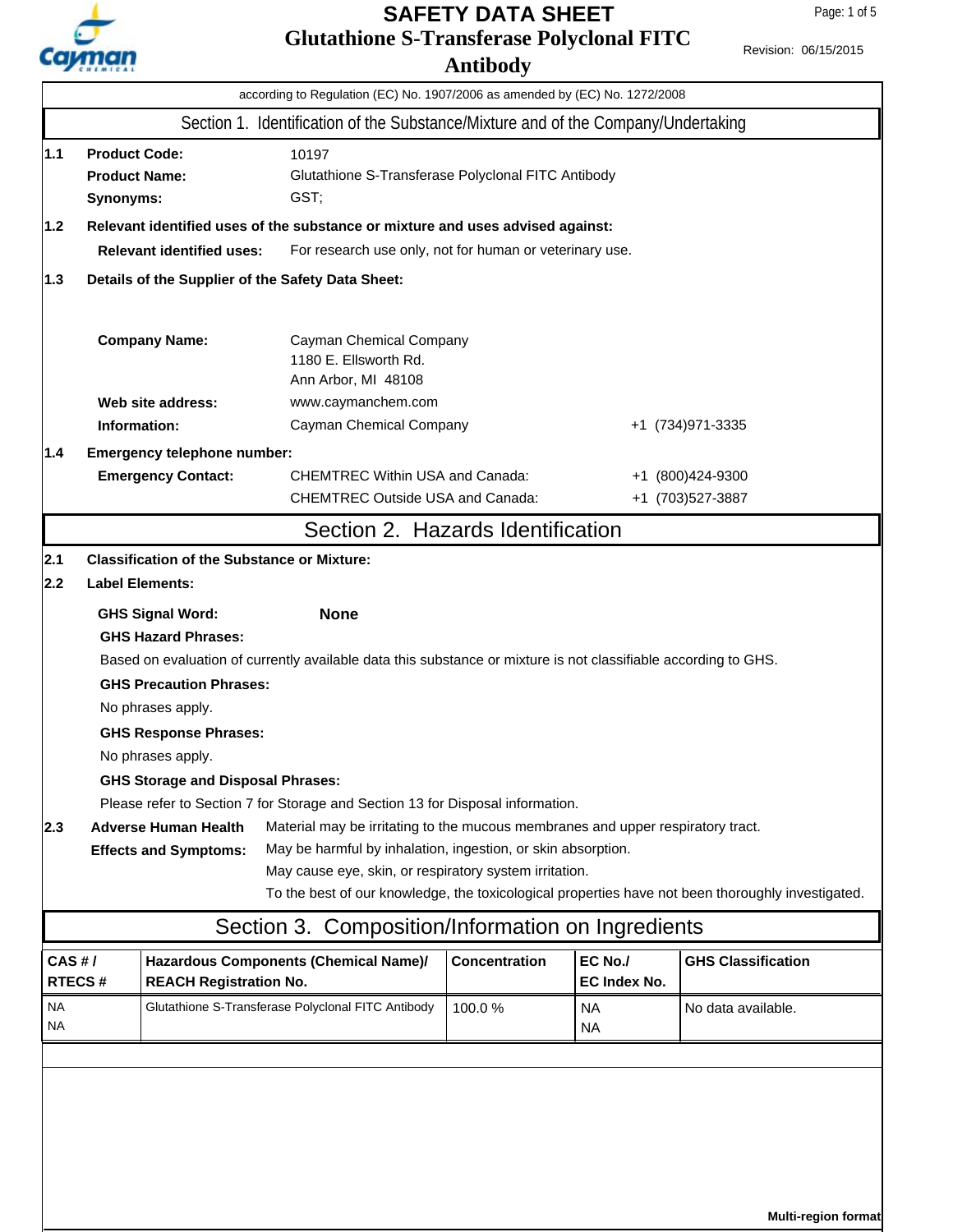

## **Glutathione S-Transferase Polyclonal FITC SAFETY DATA SHEET**

Page: 2 of 5

Revision: 06/15/2015

|                                                                |                                                                                                                                                                                                        |                                 |                                                                   | Section 4. First Aid Measures                                                                                                                                                                               |                  |               |  |
|----------------------------------------------------------------|--------------------------------------------------------------------------------------------------------------------------------------------------------------------------------------------------------|---------------------------------|-------------------------------------------------------------------|-------------------------------------------------------------------------------------------------------------------------------------------------------------------------------------------------------------|------------------|---------------|--|
| 4.1                                                            |                                                                                                                                                                                                        | <b>Description of First Aid</b> |                                                                   |                                                                                                                                                                                                             |                  |               |  |
|                                                                | <b>Measures:</b>                                                                                                                                                                                       |                                 |                                                                   |                                                                                                                                                                                                             |                  |               |  |
|                                                                |                                                                                                                                                                                                        | In Case of Inhalation:          | Get immediate medical attention.                                  | Remove to fresh air. If not breathing, give artificial respiration or give oxygen by trained personnel.                                                                                                     |                  |               |  |
|                                                                |                                                                                                                                                                                                        |                                 |                                                                   | In Case of Skin Contact: Immediately wash skin with soap and plenty of water for at least 15 minutes. Remove contaminated<br>clothing. Get medical attention if symptoms occur. Wash clothing before reuse. |                  |               |  |
|                                                                |                                                                                                                                                                                                        | In Case of Eye Contact:         | and tested by medical personnel.                                  | Hold eyelids apart and flush eyes with plenty of water for at least 15 minutes. Have eyes examined                                                                                                          |                  |               |  |
|                                                                |                                                                                                                                                                                                        | In Case of Ingestion:           | medical personnel.                                                | Wash out mouth with water provided person is conscious. Never give anything by mouth to an<br>unconscious person. Get medical attention. Do NOT induce vomiting unless directed to do so by                 |                  |               |  |
|                                                                |                                                                                                                                                                                                        |                                 |                                                                   | Section 5. Fire Fighting Measures                                                                                                                                                                           |                  |               |  |
| 5.1                                                            |                                                                                                                                                                                                        | <b>Suitable Extinguishing</b>   |                                                                   | Use alcohol-resistant foam, carbon dioxide, water, or dry chemical spray.                                                                                                                                   |                  |               |  |
|                                                                | Media:                                                                                                                                                                                                 |                                 |                                                                   | Use water spray to cool fire-exposed containers.                                                                                                                                                            |                  |               |  |
|                                                                | Media:                                                                                                                                                                                                 |                                 | Unsuitable Extinguishing A solid water stream may be inefficient. |                                                                                                                                                                                                             |                  |               |  |
| 5.2<br>Flammable Properties and No data available.<br>Hazards: |                                                                                                                                                                                                        |                                 |                                                                   |                                                                                                                                                                                                             |                  |               |  |
|                                                                |                                                                                                                                                                                                        |                                 | No data available.                                                |                                                                                                                                                                                                             |                  |               |  |
|                                                                | Flash Pt:                                                                                                                                                                                              |                                 | No data.                                                          |                                                                                                                                                                                                             |                  |               |  |
|                                                                |                                                                                                                                                                                                        | <b>Explosive Limits:</b>        | LEL: No data.                                                     | UEL: No data.                                                                                                                                                                                               |                  |               |  |
|                                                                | <b>Autoignition Pt:</b>                                                                                                                                                                                |                                 | No data.                                                          |                                                                                                                                                                                                             |                  |               |  |
| 5.3                                                            | Fire Fighting Instructions: As in any fire, wear self-contained breathing apparatus pressure-demand (NIOSH approved or<br>equivalent), and full protective gear to prevent contact with skin and eyes. |                                 |                                                                   |                                                                                                                                                                                                             |                  |               |  |
|                                                                |                                                                                                                                                                                                        |                                 |                                                                   | Section 6. Accidental Release Measures                                                                                                                                                                      |                  |               |  |
| 6.1                                                            |                                                                                                                                                                                                        | <b>Protective Precautions,</b>  |                                                                   | Avoid raising and breathing dust, and provide adequate ventilation.                                                                                                                                         |                  |               |  |
|                                                                |                                                                                                                                                                                                        |                                 |                                                                   | Protective Equipment and As conditions warrant, wear a NIOSH approved self-contained breathing apparatus, or respirator,                                                                                    |                  |               |  |
|                                                                |                                                                                                                                                                                                        | <b>Emergency Procedures:</b>    |                                                                   | and appropriate personal protection (rubber boots, safety goggles, and heavy rubber gloves).                                                                                                                |                  |               |  |
| 6.2                                                            | <b>Environmental</b><br>Take steps to avoid release into the environment, if safe to do so.<br><b>Precautions:</b>                                                                                     |                                 |                                                                   |                                                                                                                                                                                                             |                  |               |  |
| 6.3                                                            | Methods and Material For Contain spill and collect, as appropriate.                                                                                                                                    |                                 |                                                                   |                                                                                                                                                                                                             |                  |               |  |
|                                                                | Containment and Cleaning Transfer to a chemical waste container for disposal in accordance with local regulations.<br>Up:                                                                              |                                 |                                                                   |                                                                                                                                                                                                             |                  |               |  |
|                                                                | Section 7. Handling and Storage                                                                                                                                                                        |                                 |                                                                   |                                                                                                                                                                                                             |                  |               |  |
| 7.1                                                            | Precautions To Be Taken Avoid breathing dust/fume/gas/mist/vapours/spray.                                                                                                                              |                                 |                                                                   |                                                                                                                                                                                                             |                  |               |  |
| Avoid prolonged or repeated exposure.<br>in Handling:          |                                                                                                                                                                                                        |                                 |                                                                   |                                                                                                                                                                                                             |                  |               |  |
| 7.2                                                            | Precautions To Be Taken Keep container tightly closed.                                                                                                                                                 |                                 |                                                                   |                                                                                                                                                                                                             |                  |               |  |
|                                                                | in Storing:                                                                                                                                                                                            |                                 |                                                                   | Store in accordance with information listed on the product insert.                                                                                                                                          |                  |               |  |
|                                                                |                                                                                                                                                                                                        |                                 |                                                                   | Section 8. Exposure Controls/Personal Protection                                                                                                                                                            |                  |               |  |
| 8.1                                                            |                                                                                                                                                                                                        | <b>Exposure Parameters:</b>     |                                                                   |                                                                                                                                                                                                             |                  |               |  |
| CAS#                                                           |                                                                                                                                                                                                        | <b>Partial Chemical Name</b>    |                                                                   | <b>Britain EH40</b>                                                                                                                                                                                         | <b>France VL</b> | <b>Europe</b> |  |
|                                                                | <b>NA</b>                                                                                                                                                                                              |                                 | Glutathione S-Transferase Polyclonal                              | No data.                                                                                                                                                                                                    | No data.         | No data.      |  |

**Multi-region format**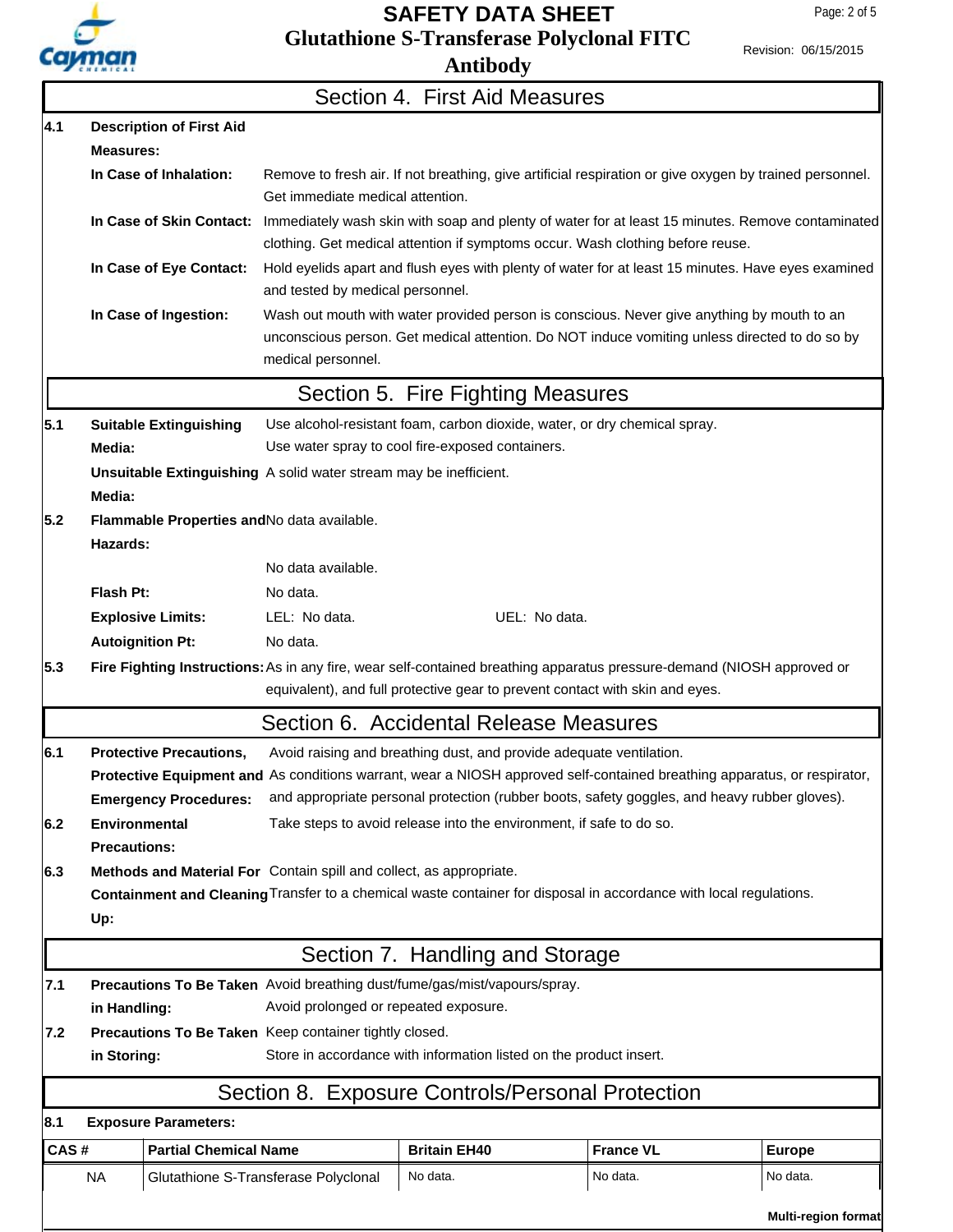

# **Glutathione S-Transferase Polyclonal FITC SAFETY DATA SHEET**

**Antibody**

Revision: 06/15/2015

| CAS#<br><b>NA</b>                                                                                                  |                                                   | FITC Antibody                                                                         |                                                              |                                                                                                       |                              |                                 |     |  |
|--------------------------------------------------------------------------------------------------------------------|---------------------------------------------------|---------------------------------------------------------------------------------------|--------------------------------------------------------------|-------------------------------------------------------------------------------------------------------|------------------------------|---------------------------------|-----|--|
|                                                                                                                    |                                                   | <b>Partial Chemical Name</b><br>Glutathione S-Transferase Polyclonal<br>FITC Antibody |                                                              | <b>OSHA TWA</b><br>No data.                                                                           | <b>ACGIH TWA</b><br>No data. | <b>Other Limits</b><br>No data. |     |  |
|                                                                                                                    |                                                   |                                                                                       |                                                              |                                                                                                       |                              |                                 | 8.2 |  |
| 8.2.1                                                                                                              |                                                   | <b>Engineering Controls</b>                                                           |                                                              | Use process enclosures, local exhaust ventilation, or other engineering controls to control airborne  |                              |                                 |     |  |
|                                                                                                                    | (Ventilation etc.):                               |                                                                                       |                                                              | levels below recommended exposure limits.                                                             |                              |                                 |     |  |
| 8.2.2                                                                                                              |                                                   | <b>Personal protection equipment:</b>                                                 |                                                              |                                                                                                       |                              |                                 |     |  |
|                                                                                                                    |                                                   | <b>Eye Protection:</b>                                                                | Safety glasses                                               |                                                                                                       |                              |                                 |     |  |
|                                                                                                                    |                                                   | <b>Protective Gloves:</b>                                                             | Compatible chemical-resistant gloves                         |                                                                                                       |                              |                                 |     |  |
|                                                                                                                    |                                                   | Other Protective Clothing: Lab coat                                                   |                                                              |                                                                                                       |                              |                                 |     |  |
|                                                                                                                    |                                                   | <b>Respiratory Equipment</b>                                                          | NIOSH approved respirator, as conditions warrant.            |                                                                                                       |                              |                                 |     |  |
|                                                                                                                    | (Specify Type):                                   |                                                                                       |                                                              |                                                                                                       |                              |                                 |     |  |
|                                                                                                                    |                                                   |                                                                                       | Work/Hygienic/Maintenan Do not take internally.              |                                                                                                       |                              |                                 |     |  |
|                                                                                                                    | ce Practices:                                     |                                                                                       |                                                              | Facilities storing or utilizing this material should be equipped with an eyewash and a safety shower. |                              |                                 |     |  |
|                                                                                                                    |                                                   |                                                                                       | Wash thoroughly after handling.                              |                                                                                                       |                              |                                 |     |  |
|                                                                                                                    |                                                   |                                                                                       | No data available.                                           |                                                                                                       |                              |                                 |     |  |
|                                                                                                                    |                                                   |                                                                                       |                                                              | Section 9. Physical and Chemical Properties                                                           |                              |                                 |     |  |
| 9.1                                                                                                                |                                                   |                                                                                       | <b>Information on Basic Physical and Chemical Properties</b> |                                                                                                       |                              |                                 |     |  |
|                                                                                                                    | <b>Physical States:</b>                           |                                                                                       | $[$ ] Gas                                                    | [ ] Liquid<br>[X] Solid                                                                               |                              |                                 |     |  |
|                                                                                                                    |                                                   | <b>Appearance and Odor:</b>                                                           | Fluorescien-labeled IgG                                      |                                                                                                       |                              |                                 |     |  |
|                                                                                                                    | <b>Melting Point:</b>                             |                                                                                       | No data.                                                     |                                                                                                       |                              |                                 |     |  |
|                                                                                                                    | <b>Boiling Point:</b>                             |                                                                                       | No data.                                                     |                                                                                                       |                              |                                 |     |  |
|                                                                                                                    | Flash Pt:                                         |                                                                                       | No data.                                                     |                                                                                                       |                              |                                 |     |  |
|                                                                                                                    |                                                   | <b>Evaporation Rate:</b><br>No data.                                                  |                                                              |                                                                                                       |                              |                                 |     |  |
|                                                                                                                    |                                                   | Flammability (solid, gas):                                                            | No data available.                                           |                                                                                                       |                              |                                 |     |  |
|                                                                                                                    |                                                   | <b>Explosive Limits:</b>                                                              | LEL: No data.                                                |                                                                                                       | UEL: No data.                |                                 |     |  |
|                                                                                                                    | Hg):                                              | Vapor Pressure (vs. Air or mm                                                         | No data.                                                     |                                                                                                       |                              |                                 |     |  |
|                                                                                                                    |                                                   | Vapor Density (vs. Air = 1):                                                          | No data.                                                     |                                                                                                       |                              |                                 |     |  |
|                                                                                                                    |                                                   | Specific Gravity (Water = 1):                                                         | No data.                                                     |                                                                                                       |                              |                                 |     |  |
|                                                                                                                    |                                                   | <b>Solubility in Water:</b>                                                           | No data.                                                     |                                                                                                       |                              |                                 |     |  |
|                                                                                                                    |                                                   | <b>Autoignition Pt:</b>                                                               | No data.                                                     |                                                                                                       |                              |                                 |     |  |
| $ 9.2\rangle$                                                                                                      | <b>Other Information</b>                          |                                                                                       |                                                              |                                                                                                       |                              |                                 |     |  |
|                                                                                                                    |                                                   | <b>Percent Volatile:</b>                                                              | No data.                                                     |                                                                                                       |                              |                                 |     |  |
|                                                                                                                    | Section 10. Stability and Reactivity              |                                                                                       |                                                              |                                                                                                       |                              |                                 |     |  |
| 10.1                                                                                                               | <b>Reactivity:</b>                                |                                                                                       | No data available.                                           |                                                                                                       |                              |                                 |     |  |
| 10.2                                                                                                               | Stability:                                        |                                                                                       | Unstable [ ]                                                 | Stable [X]                                                                                            |                              |                                 |     |  |
| Stable if stored in accordance with information listed on the product insert.<br>10.3<br><b>Stability Note(s):</b> |                                                   |                                                                                       |                                                              |                                                                                                       |                              |                                 |     |  |
|                                                                                                                    |                                                   | <b>Polymerization:</b>                                                                | Will occur [ ]                                               | Will not occur [X]                                                                                    |                              |                                 |     |  |
| 10.4                                                                                                               | <b>Conditions To Avoid:</b><br>No data available. |                                                                                       |                                                              |                                                                                                       |                              |                                 |     |  |
| 10.5                                                                                                               | Incompatibility - Materials No data available.    |                                                                                       |                                                              |                                                                                                       |                              |                                 |     |  |
|                                                                                                                    | To Avoid:                                         |                                                                                       |                                                              |                                                                                                       |                              |                                 |     |  |
| 10.6                                                                                                               | <b>Hazardous</b>                                  |                                                                                       | No data available.                                           |                                                                                                       |                              |                                 |     |  |
|                                                                                                                    |                                                   | <b>Decomposition or</b>                                                               |                                                              |                                                                                                       |                              |                                 |     |  |
|                                                                                                                    |                                                   |                                                                                       |                                                              |                                                                                                       |                              |                                 |     |  |
|                                                                                                                    |                                                   |                                                                                       |                                                              |                                                                                                       |                              | <b>Multi-region format</b>      |     |  |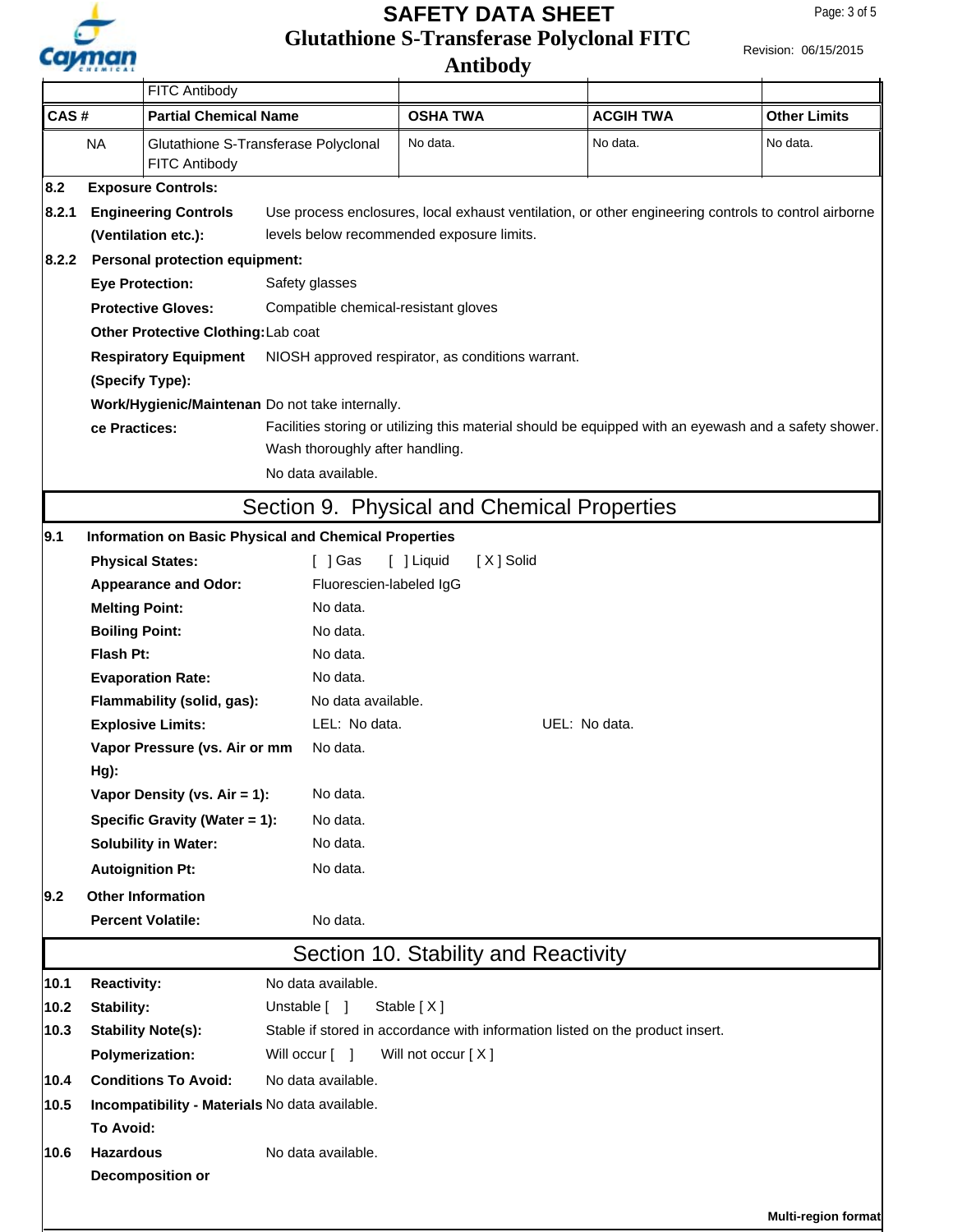

Г

## **Glutathione S-Transferase Polyclonal FITC Antibody SAFETY DATA SHEET**

Ī.

Revision: 06/15/2015

**Byproducts:**

| 11.1      | Information on                                                     |                                           | The toxicological effects of this product have not been thoroughly studied.              |                                               |             |              |              |
|-----------|--------------------------------------------------------------------|-------------------------------------------|------------------------------------------------------------------------------------------|-----------------------------------------------|-------------|--------------|--------------|
|           |                                                                    | <b>Toxicological Effects:</b>             |                                                                                          |                                               |             |              |              |
| CAS#      |                                                                    |                                           | <b>Hazardous Components (Chemical Name)</b>                                              | <b>NTP</b>                                    | <b>IARC</b> | <b>ACGIH</b> | <b>OSHA</b>  |
| <b>NA</b> |                                                                    |                                           | Glutathione S-Transferase Polyclonal FITC Antibody                                       | n.a.                                          | n.a.        | n.a.         | n.a.         |
|           |                                                                    |                                           | Section 12. Ecological Information                                                       |                                               |             |              |              |
| 12.1      | <b>Toxicity:</b><br>Avoid release into the environment.            |                                           |                                                                                          |                                               |             |              |              |
|           | Runoff from fire control or dilution water may cause pollution.    |                                           |                                                                                          |                                               |             |              |              |
| 12.2      | <b>Persistence and</b>                                             |                                           | No data available.                                                                       |                                               |             |              |              |
|           | Degradability:                                                     |                                           |                                                                                          |                                               |             |              |              |
| 12.3      | <b>Potential:</b>                                                  | <b>Bioaccumulative</b>                    | No data available.                                                                       |                                               |             |              |              |
| 12.4      | <b>Mobility in Soil:</b>                                           |                                           | No data available.                                                                       |                                               |             |              |              |
| 12.5      |                                                                    |                                           | <b>Results of PBT and vPvB</b> No data available.                                        |                                               |             |              |              |
|           | assessment:                                                        |                                           |                                                                                          |                                               |             |              |              |
| 12.6      |                                                                    | Other adverse effects:                    | No data available.                                                                       |                                               |             |              |              |
|           |                                                                    |                                           | Section 13. Disposal Considerations                                                      |                                               |             |              |              |
| 13.1      |                                                                    |                                           | Waste Disposal Method: Dispose in accordance with local, state, and federal regulations. |                                               |             |              |              |
|           |                                                                    |                                           | Section 14. Transport Information                                                        |                                               |             |              |              |
| 14.1      |                                                                    | <b>LAND TRANSPORT (US DOT):</b>           |                                                                                          |                                               |             |              |              |
|           |                                                                    | <b>DOT Proper Shipping Name:</b>          | Not dangerous goods.                                                                     |                                               |             |              |              |
|           | <b>DOT Hazard Class:</b>                                           |                                           |                                                                                          |                                               |             |              |              |
|           | <b>UN/NA Number:</b>                                               |                                           |                                                                                          |                                               |             |              |              |
| 14.1      |                                                                    | <b>LAND TRANSPORT (European ADR/RID):</b> |                                                                                          |                                               |             |              |              |
|           |                                                                    | <b>ADR/RID Shipping Name:</b>             | Not dangerous goods.                                                                     |                                               |             |              |              |
|           | <b>UN Number:</b>                                                  |                                           |                                                                                          |                                               |             |              |              |
| 14.3      | <b>Hazard Class:</b>                                               | AIR TRANSPORT (ICAO/IATA):                |                                                                                          |                                               |             |              |              |
|           |                                                                    | <b>ICAO/IATA Shipping Name:</b>           | Not dangerous goods.                                                                     |                                               |             |              |              |
|           | <b>Additional Transport</b>                                        |                                           | Transport in accordance with local, state, and federal regulations.                      |                                               |             |              |              |
|           | Information:                                                       |                                           |                                                                                          |                                               |             |              |              |
|           |                                                                    |                                           | Section 15. Regulatory Information                                                       |                                               |             |              |              |
|           |                                                                    |                                           | EPA SARA (Superfund Amendments and Reauthorization Act of 1986) Lists                    |                                               |             |              |              |
| CAS#      |                                                                    |                                           | <b>Hazardous Components (Chemical Name)</b>                                              | S. 302 (EHS)                                  | S. 304 RQ   |              | S. 313 (TRI) |
|           | <b>NA</b>                                                          | Antibody                                  | Glutathione S-Transferase Polyclonal FITC                                                | <b>No</b>                                     | No          | No           |              |
| CAS#      |                                                                    |                                           | <b>Hazardous Components (Chemical Name)</b>                                              | <b>Other US EPA or State Lists</b>            |             |              |              |
|           | Glutathione S-Transferase Polyclonal FITC<br><b>NA</b><br>Antibody |                                           |                                                                                          | CAA HAP, ODC: No; CWA NPDES: No; TSCA: No; CA |             |              |              |

**Multi-region format**